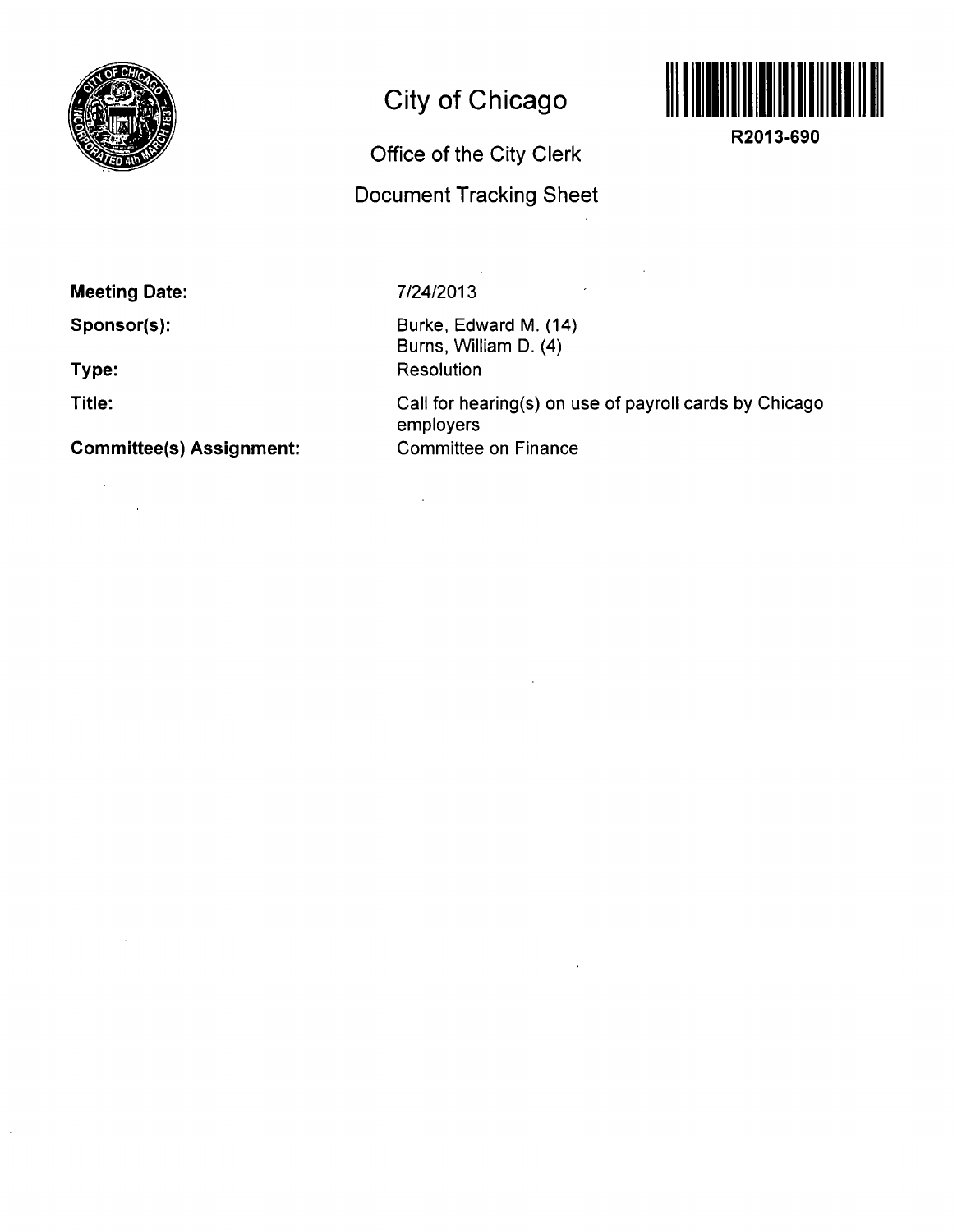#### **RESOLUTION**

WHEREAS, on July 2, 2013, several publications reported that the New York Attomey General had commenced an inquiry into the use of payroll cards to pay New York employees; and

WHEREAS, the reported investigation follows the filing of a putative class action by a former McDonald's franchise employee against the franchise and its owners in Pennsylvania state court for violating the Pennsylvania Wage Payment and Collection Act (WPCA); and

WHEREAS, the lawsuit alleges that the franchise refused to pay wage compensation, as provided by law, when it paid workers their wages via a JP Morgan Chase Payroll Card, which required the payment of fees in order to access their wages, and without the option of being paid in cash or by bank check; and

WHEREAS, according to a report in the New York Times, in the overwhelming majority of cases, using a payroll card involves a fee: one provider, for example, charges \$1.75 to make a withdrawal from most A.T.M.'s, \$2.95 for a paper statement, and \$6 to replace a card; and

WHEREAS, according to the report, some users even have to pay \$7 in inactivity fees for not using their cards; and

WHEREAS, the Federal Reserve has banned inactivity fees for credit and debit cards, but no protections exist on payroll cards; and

WHEREAS, paying wages to employees using payroll cards is an increasingly attractive option for many employers seeking to ease the administrative burdens related to check payments; and

WHEREAS, some companies reportedly no longer offer common payroll options such as ordinary checks or direct deposit; and

WHEREAS, according to consumer advocates, at companies where there is a choice, it is often more in theory than in practice since employees are often automatically enrolled in the payroll card programs and confronted with a pile of confusing paperwork if they choose to opt out; and

WHEREAS, payroll cards are particularly popular with retailers and restaurants and are gaining momentum; and

WHEREAS, according to industry estimates, \$34 billion was loaded onto 4.6 million active payroll cards in 2012 and \$68.9 billion is expected to be loaded onto 10.8 million cards by 2017; and